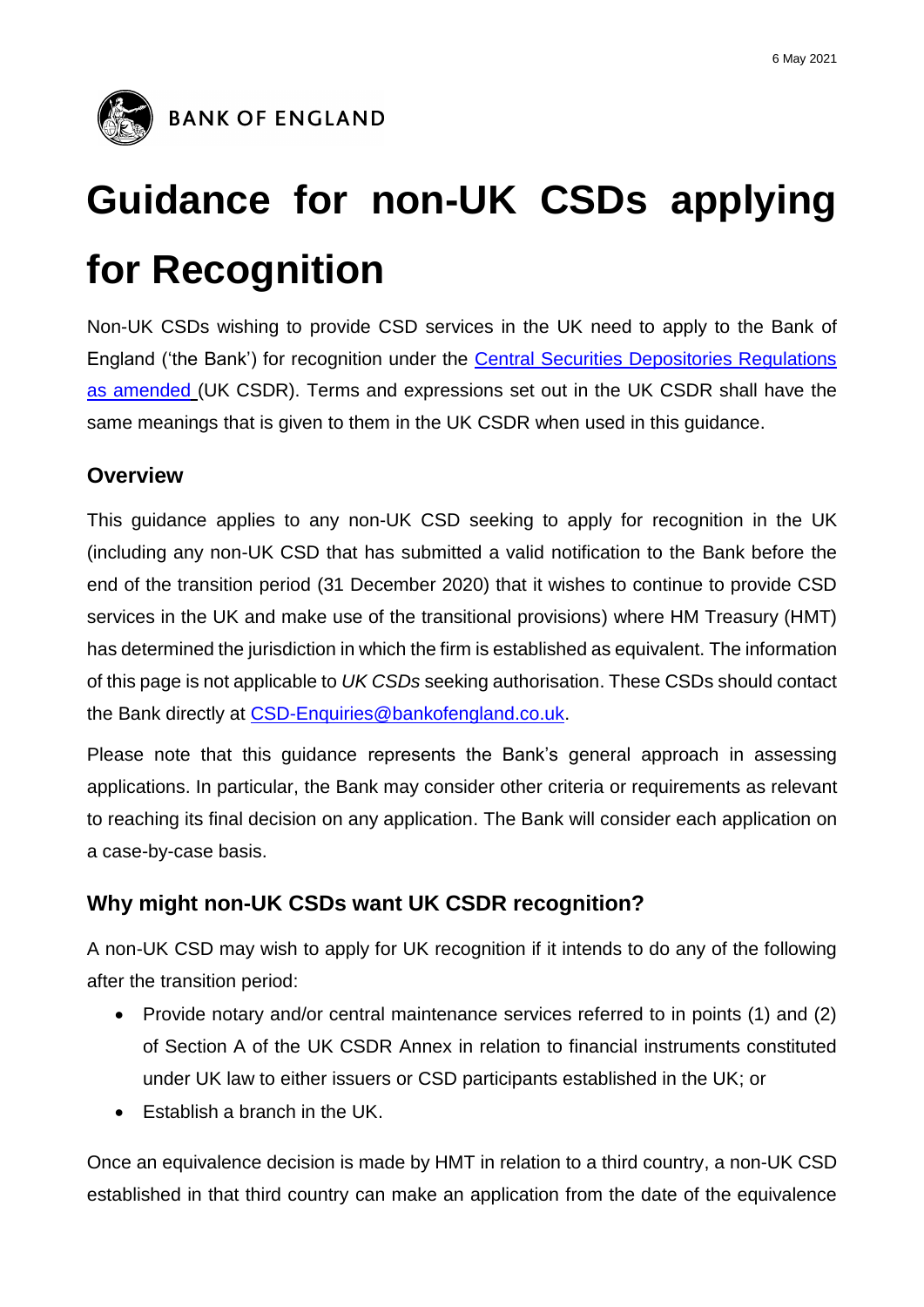decision (or in any event must do so within six months from the end of the transition period if it submitted a notification to make use of the transitional provisions) or in any event must do so within six months from the end of the transition period for UK CSDR recognition. Article 25 (4) of the UK CSDR sets out the recognition requirements for non-UK CSDs. The Bank is taking a proportionate and risk-based approach to assessing whether the conditions set out are met, and may recognise a non-UK CSD that has applied for recognition under the UK CSDR.

## **Submitting an application for UK CSDR recognition**

To submit an application, non-UK CSDs will need to submit the list of information specified in the Annex of this guidance for UK CSDR recognition.

The application must be submitted in English and accompanied by the information required by the Bank. For an application to be considered as complete, it will need to include a fully and correctly completed application along with relevant supporting documentation. The information provided must be of sufficient quality and detail to allow the Bank to complete its assessment.

An applicant non-UK CSD should send an email with an electronic copy of their completed application and supporting documents to the Bank at the following mailbox: [CSD-](mailto:CSD-Enquiries@bankofengland.co.uk)[Enquiries@bankofengland.co.uk.](mailto:CSD-Enquiries@bankofengland.co.uk)

## **Communication**

The Bank will email you to confirm receipt of your application and contact you if the application is considered to be complete.

If the application is considered to be incomplete, the Bank will contact you and send a list of the additional information that must be submitted. The Bank will set deadlines for receipt of the additional information and will contact you when the application is considered to be complete.

Please note that the Bank reserves the right to ask for additional information at any stage of the process.

### **Fees**

Following the consultation and having considered the feedback received, on 31 July 2019, the Bank [announced](https://www.bankofengland.co.uk/paper/2019/policy-statement-on-fees-regime-for-fmi-supervision) that it decided to introduce a fee of £30,000 for each non-UK CSD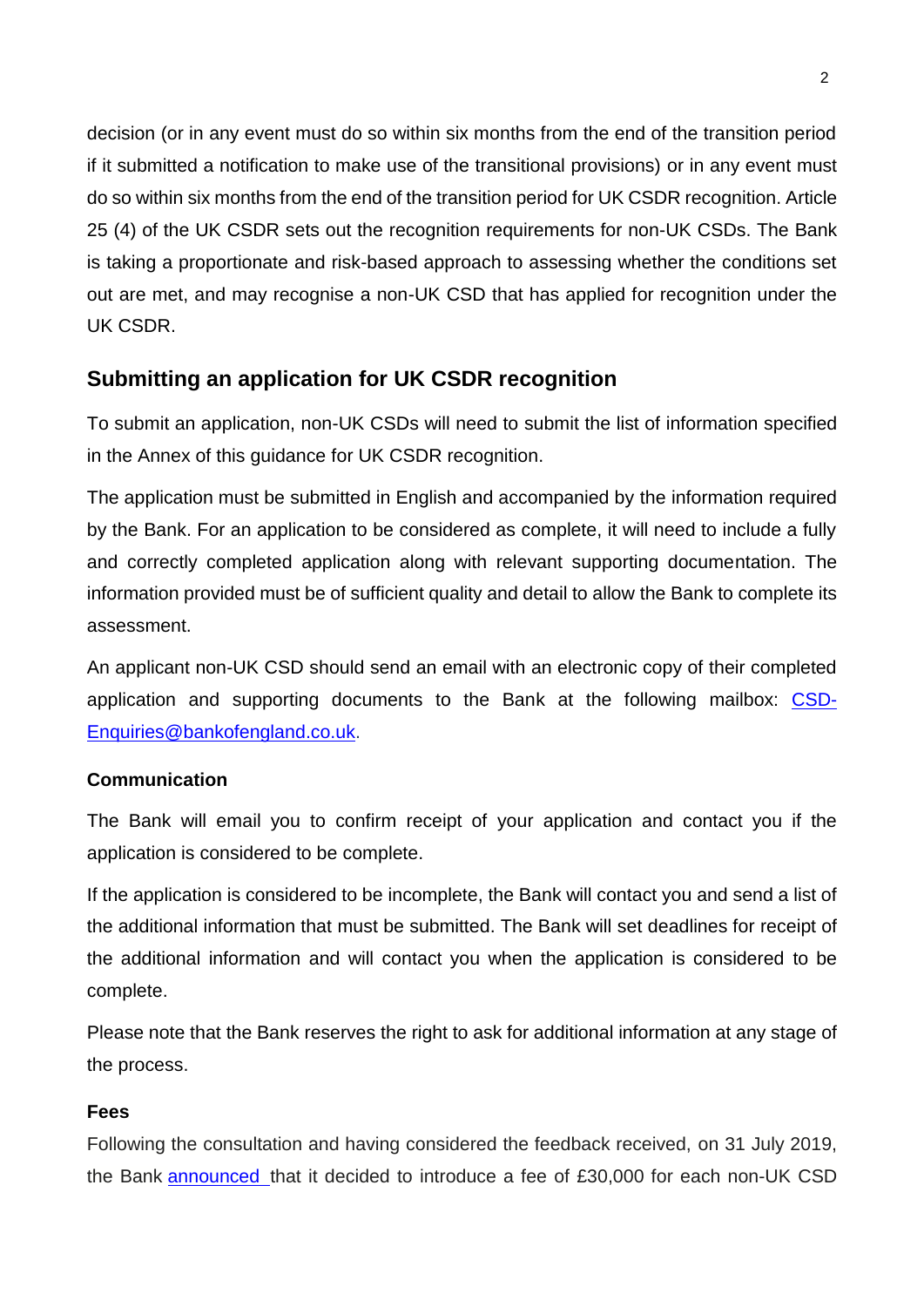recognition. The fee will be payable once the non-UK CSD has been recognised by the Bank.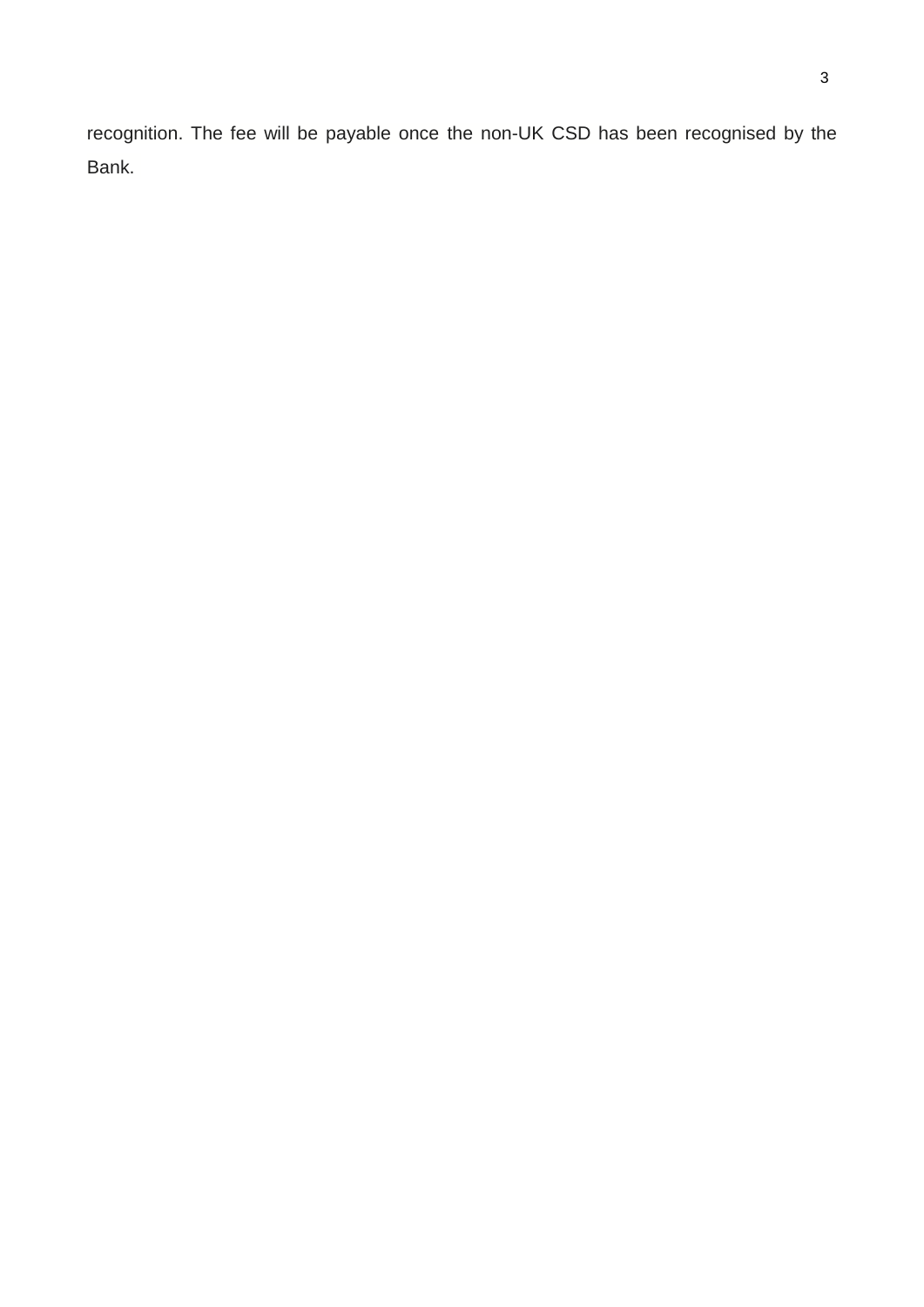#### **Annex 1**

Information required in a non-UK CSD recognition application

An application for recognition submitted by a non-UK CSD established in a third country shall contain at least the following information below. The list of information specified below is provided for convenience. Non-UK CSDs should consider the legislative requirements (the UK CSDR and the BTS) to ensure they submit all necessary information they consider appropriate to include in their application.

- a) Date of application
- b) Corporate name of the legal entity
- c) Registered address
- d) Name of the person assuming the responsibility for the application
- e) Contact details of the person assuming the responsibility for the application
- f) Name of other person(s) responsible for the compliance of the third-country CSD with Regulation (EU) No 909/2014
- g) Contact details of the person(s) responsible for the compliance of the third-country CSD with Regulation (EU) No 909/2014
- h) Identities of the shareholders or members that hold participations in the capital of the third-country CSD
- i) Identification of the group structure, including any subsidiary and parent company of the third-country CSD
- j) Information regarding core services listed in Section A of the Annex to Regulation (EU) No 909/2014 that the third-country CSD intends to provide in the United Kingdom
- k) Information regarding ancillary services listed in Section B of the Annex to Regulation (EU) No 909/2014 that the third-country CSD intends to provide in the United Kingdom
- l) Information regarding any other services permitted under, but not explicitly listed in Section B of the Annex to Regulation (EU) No 909/2014 that the third-country CSD intends to provide in the United Kingdom
- m) Currency or currencies that the third-country CSD processes or intends to process
- n) Statistical data regarding the services that the third-country CSD intends to provide in the United Kingdom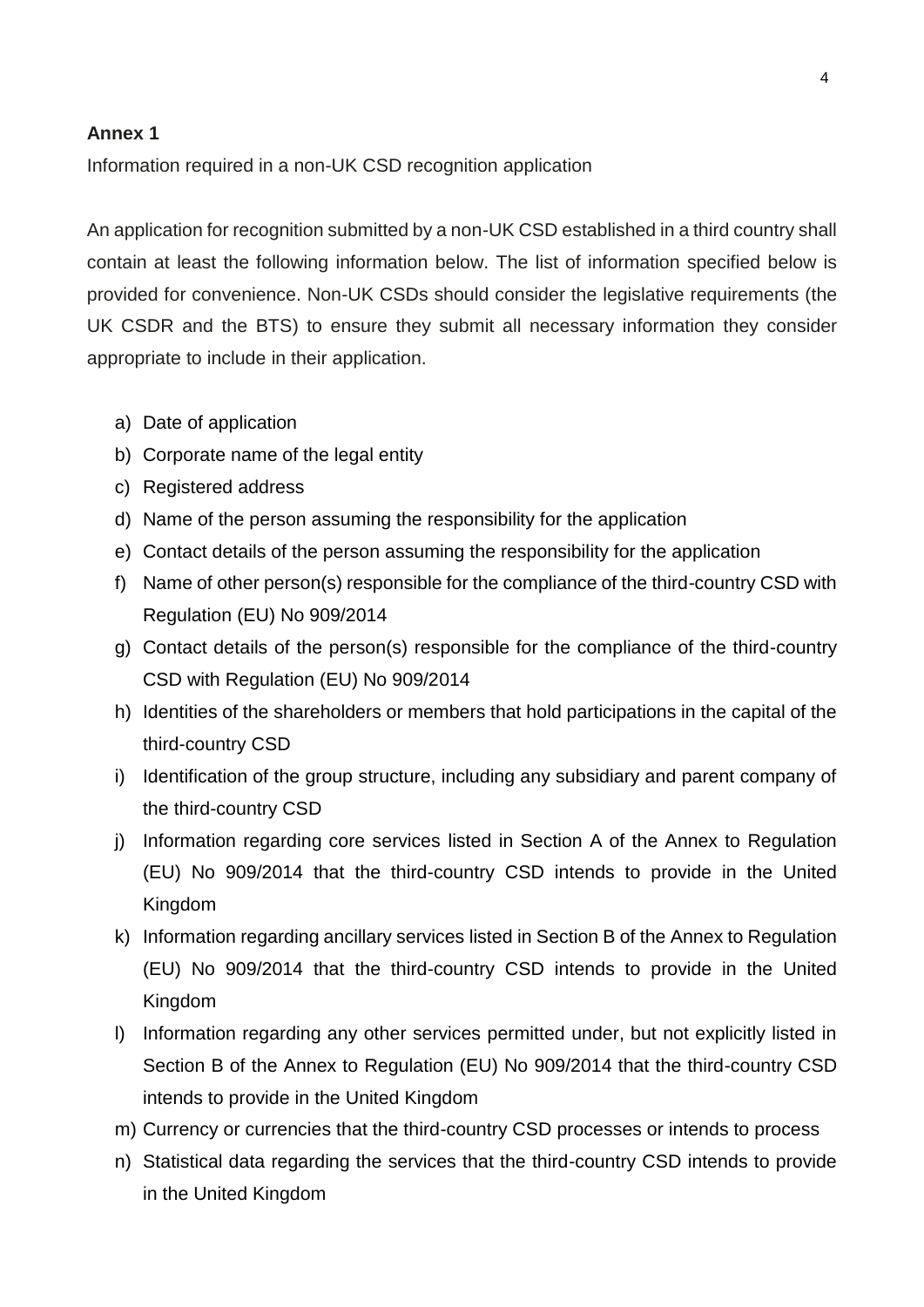- o) Assessment of the measures that the third-country CSD intends to take to allow its users to comply with any specific national laws of the United Kingdom or any part of the United Kingdom. A list of such can be found in Annex 2 of this guidance note
- p) Where the third country CSD intends to provide the core services referred to in points (1) and (2) of Section A of the Annex to Regulation (EU) No 909/2014, a description of the measures that the third-country CSD intends to take to allow its users to comply with the relevant law of the United Kingdom or any part of the United Kingdom as referred to in point (d) of Article 25(4) of Regulation (EU) No 909/2014. A list of laws can be found in Annex 2 of this guidance note
- q) Rules and procedures that facilitate the settlement of transactions in financial instruments on the intended settlement date
- r) Third-country CSD's financial resources, form and methods in which they are maintained and arrangements to secure them
- s) Evidence that rules and procedures of the third-country CSD are fully compliant with the requirements applicable in the third country where it is established, including the rules concerning prudential, organisational, business continuity, disaster recovery and conduct of business aspects
- t) Details of any outsourcing arrangements
- u) Rules governing the finality of transfers of securities and cash
- v) Information regarding the participation in the securities settlement system operated by the third-country CSD, including the criteria for participation and the procedures for the suspension and orderly exit of participants that no longer meet its criteria
- w) Rules and procedures for ensuring the integrity of the securities issues
- x) Information on mechanisms established to ensure the protection of participants' and their clients' securities
- y) Information on third-country CSD links and links with other market infrastructures and on how the related risks are monitored and managed
- z) Information on rules and procedures put in place to manage the default of a participant aa)Recovery plan
- bb)Investment policy of the third-country CSD
- cc) Information on procedures ensuring the timely and orderly settlement and transfer of the assets of clients and participants to another CSD in case of the CSD's default
- dd)Information on all pending judicial or extrajudicial proceedings, including administrative, civil or arbitration proceedings, which may cause significant financial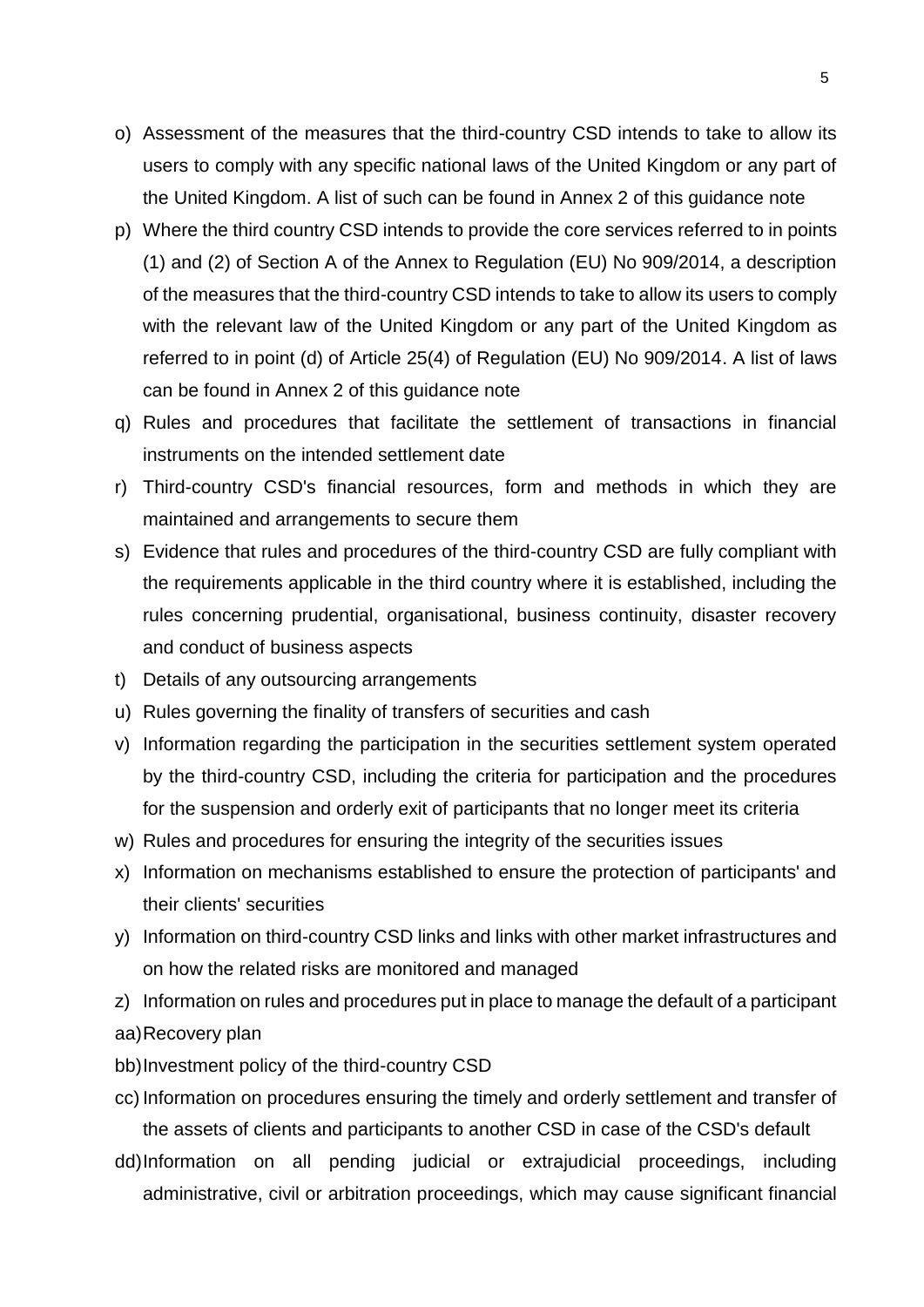and other costs to the third-country CSD. Information on any final decisions resulting from the proceedings referred to above.

- ee)Information regarding the handling of conflicts of interest by the third-country CSD
- ff) Information to be published on the competent authority website in accordance with Article 21(3) of Regulation (EU) No 909/2014, as regards Article 25 of that Regulation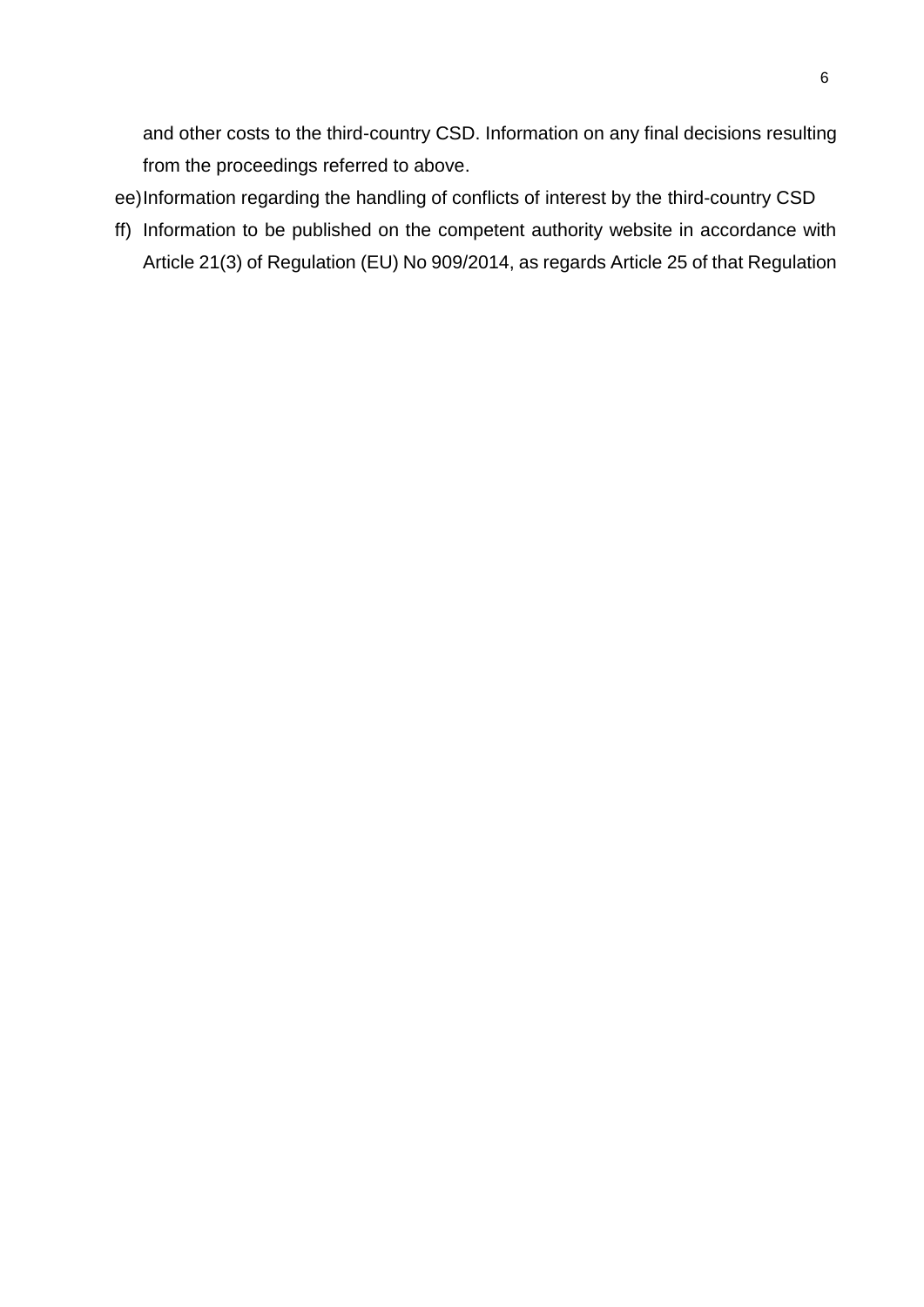#### **Annex 2**

#### **National laws of the United Kingdom or any part of the United Kingdom**

Note: The Bank of England may, having regard to the CSD services and, where applicable, classes of financial instruments, set out in the application, request that applicant thirdcountry CSD should, in addition to communicating the measures it intends to take and the procedures it intends to follow, provide independent legal opinions certifying that the thirdcountry CSD's rules and procedures allow its users to comply with each applicable law.

| Date                            | 14 April 2021                                                                                  |
|---------------------------------|------------------------------------------------------------------------------------------------|
| <b>Title</b><br>of<br>UK<br>the | <b>Companies Act 2006 - An Act to reform company law and restate</b>                           |
| corporate<br>law<br>or          | the greater part of the enactments relating to companies; to make                              |
| similar<br>law<br>with          | other provision relating to companies and other forms of business                              |
| hyperlink(s) to the full        | organisation; to make provision about directors' disqualification,                             |
| text                            | business names, auditors and actuaries; to amend Part 9 of the                                 |
|                                 | Enterprise Act 2002; and for connected purposes.                                               |
|                                 |                                                                                                |
|                                 | <b>Government Stock Regulations 2004</b> - These Regulations make                              |
|                                 | provision in respect of the administration of Government stock.                                |
|                                 |                                                                                                |
|                                 | <b>Uncertificated Securities Regulations 2001</b> - These Regulations                          |
|                                 | make provision for the transfer of a written instrument, and the                               |
|                                 | evidencing otherwise than with a certificate, of a title to a unit of                          |
|                                 | security, in accordance with a computer based system and                                       |
|                                 | procedures known as the "relevant system". The relevant system                                 |
|                                 | centres on a person known as the "Operator". The legal framework                               |
|                                 | underlying the operation of the relevant system, together with the                             |
|                                 | criteria which the Operator and relevant system must meet, are                                 |
|                                 | enshrined in these Regulations.                                                                |
|                                 |                                                                                                |
|                                 | <b>Companies (Model Articles) Regulations 2008</b><br><b>These</b><br>$\overline{\phantom{a}}$ |
|                                 | Regulations set out model forms of articles of association for the                             |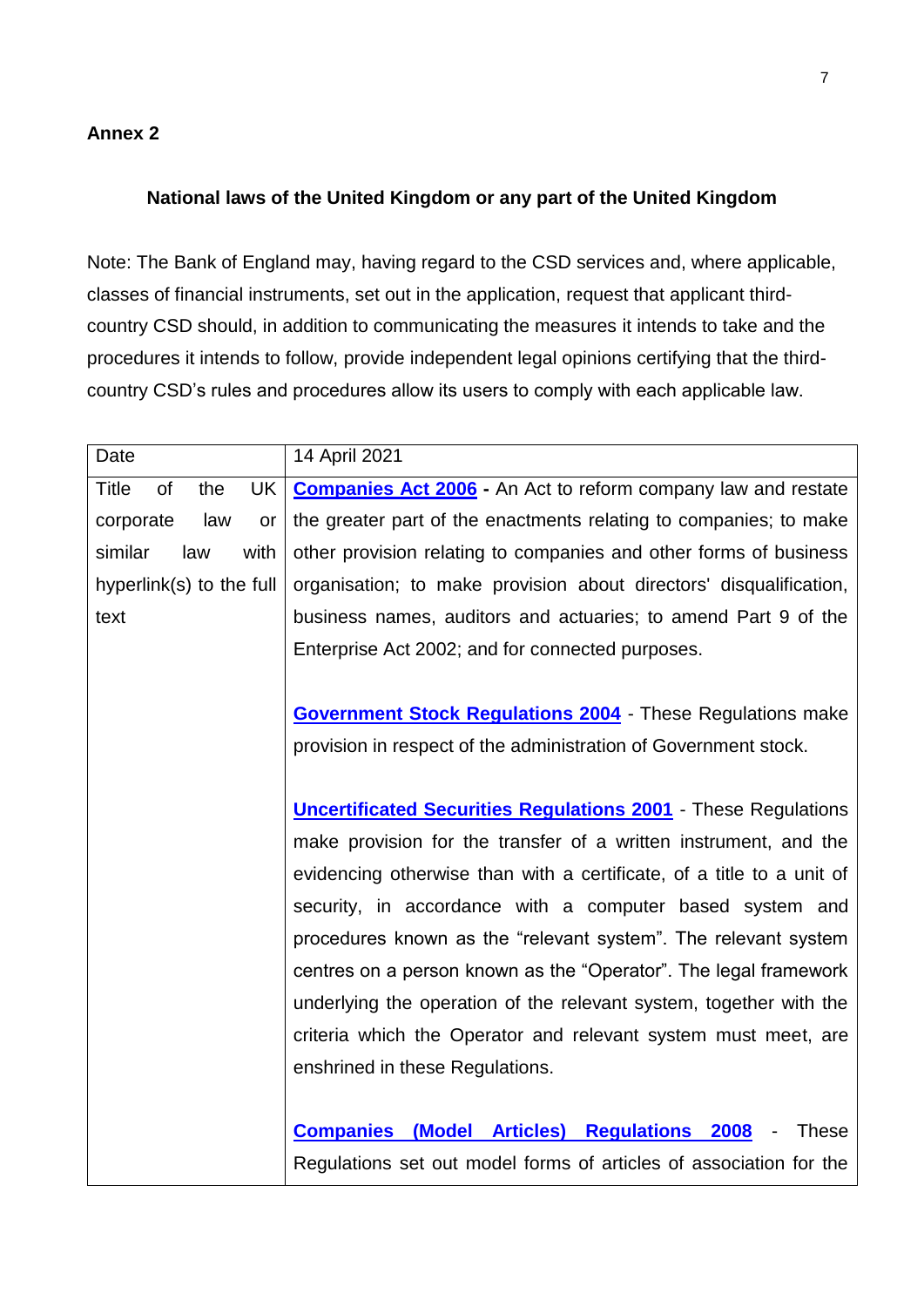| three main types of company – a private company limited by shares,       |
|--------------------------------------------------------------------------|
| a private company limited by guarantee and a public company.             |
|                                                                          |
| <b>Financial Services and Markets Act 2000</b> - The Act provides the    |
| framework within which a single regulator for the financial services     |
| industry, the Financial Services Authority, will operate. Schedule 2     |
| sets out a list of "activities" and "investments" which, together,       |
| indicate the broad scope of activities which are potentially regulated   |
| under the Act.                                                           |
|                                                                          |
| • Contents                                                               |
| • Schedule                                                               |
|                                                                          |
| <b>Stock Transfer Act 1963</b> - An Act to amend the law with respect to |
| the transfer of securities.                                              |
|                                                                          |
| <b>Stock Transfer Act 1982</b> - An Act to amend the law relating to the |
| transfer, registration and redemption of securities, and for purposes    |
| connected therewith.                                                     |
|                                                                          |
| The Companies (Shares and Share Capital) Order 2009 - This               |
| Order makes provision in relation to shares and share capital for the    |
| purposes of various provisions of the Companies Act 2006.                |
| <b>Companies Act 2006</b>                                                |
|                                                                          |
| <b>Part 2: Company Formation</b>                                         |
| www.legislation.gov.uk/ukpga/2006/46/part/2                              |
|                                                                          |
| This Part of the Act is about how companies are formed.                  |
|                                                                          |
| <b>Part 3: A Company's Constitution</b>                                  |
|                                                                          |
| www.legislation.gov.uk/ukpga/2006/46/part/3                              |
|                                                                          |

8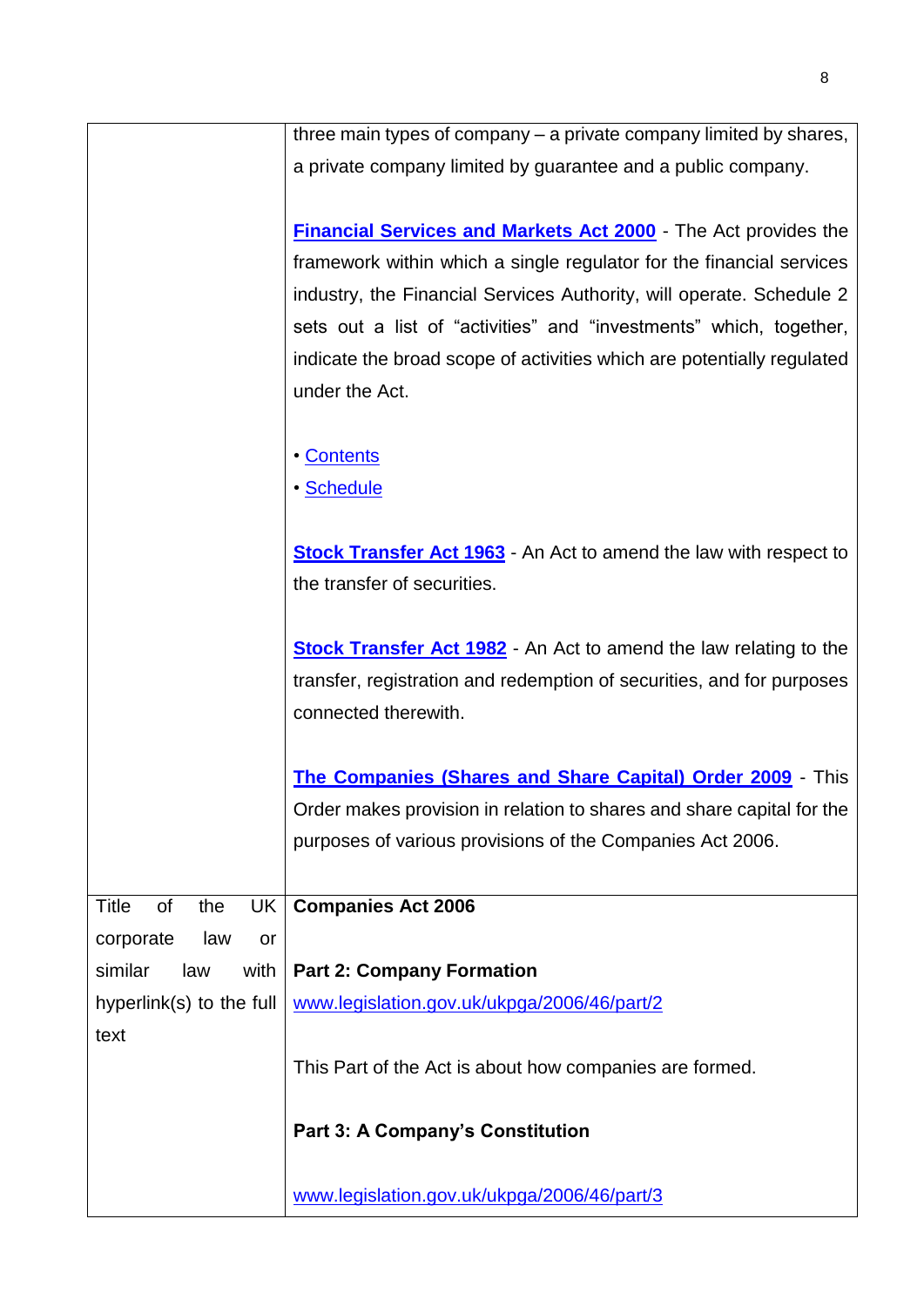| This Part deals with various matters relating to a company's<br>constitution.                                                                                                                                                                                   |
|-----------------------------------------------------------------------------------------------------------------------------------------------------------------------------------------------------------------------------------------------------------------|
| <b>Part 8: A Company's Members</b>                                                                                                                                                                                                                              |
| www.legislation.gov.uk/ukpga/2006/46/part/8                                                                                                                                                                                                                     |
| This Part of the Act defines who are a company's members, provides<br>rules relating to a company's register of members and overseas<br>branch registers and, subject to certain exceptions, prohibits a<br>company from being a member of its holding company. |
| Part 9: Exercise of Members' Rights                                                                                                                                                                                                                             |
| www.legislation.gov.uk/ukpga/2006/46/part/9                                                                                                                                                                                                                     |
| This Part of the Act introduces new provisions dealing with the ability<br>of indirect investors to exercise governance rights.                                                                                                                                 |
| <b>Part 13: Resolutions and Meetings</b>                                                                                                                                                                                                                        |
| www.legislation.gov.uk/ukpga/2006/46/part/13                                                                                                                                                                                                                    |
| The provisions in this Part replace most of Chapter 4 of Part 11 of<br>the 1985 Act on meetings and resolutions.                                                                                                                                                |
| Part 17: A Company's Share Capital                                                                                                                                                                                                                              |
| www.legislation.gov.uk/ukpga/2006/46/part/17                                                                                                                                                                                                                    |
| This Part of the Act deals with various matters relating to a<br>company's share capital.                                                                                                                                                                       |